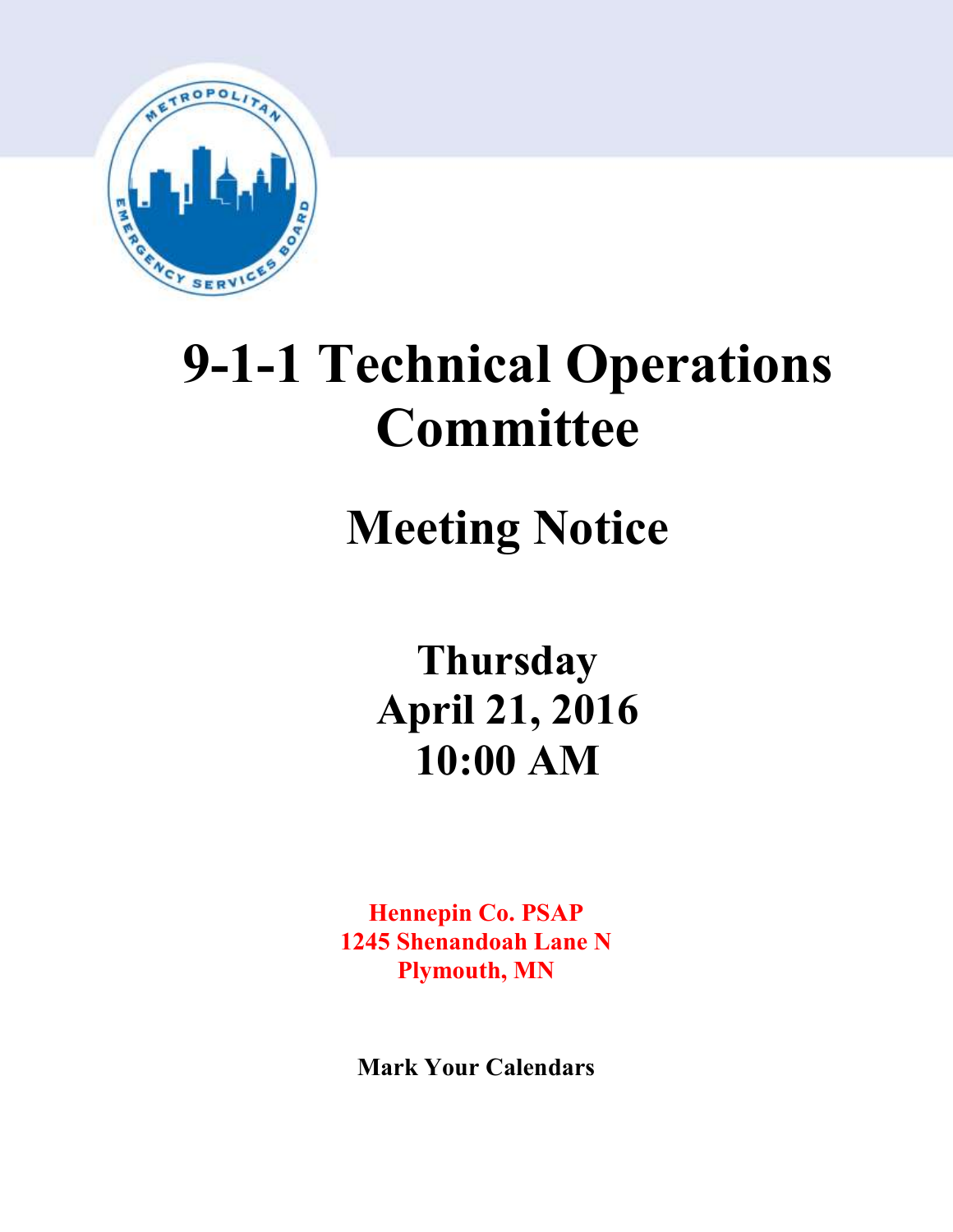## **Metropolitan Emergency Services Board**

## **9-1-1 Technical Operations Committee**

**Tentative Agenda April 21, 2016**

## 1. Call to Order

## 2. Approval of Minutes

## 3. Old Business

- a. Wireless Issues
	- i. Wireless Work Group
- b. GIS Issues
- c. Data Issues
- d. Next Generation 9-1-1
	- i. State 9-1-1 Program 9-1-1 Services RFP Update
- e. PSAP Operations Round Table Work Group
	- i. Minimum Training Standards for Telecommunicators
- f. Legislation PSAP Manager Concerns / Needs?
- g. Metro Area 9-1-1 Strategic Planning Issues
	- i. 9-1-1 Service Provider Contract Negotiations
- 4. New Business
	- a. ?
- 5. Adjourn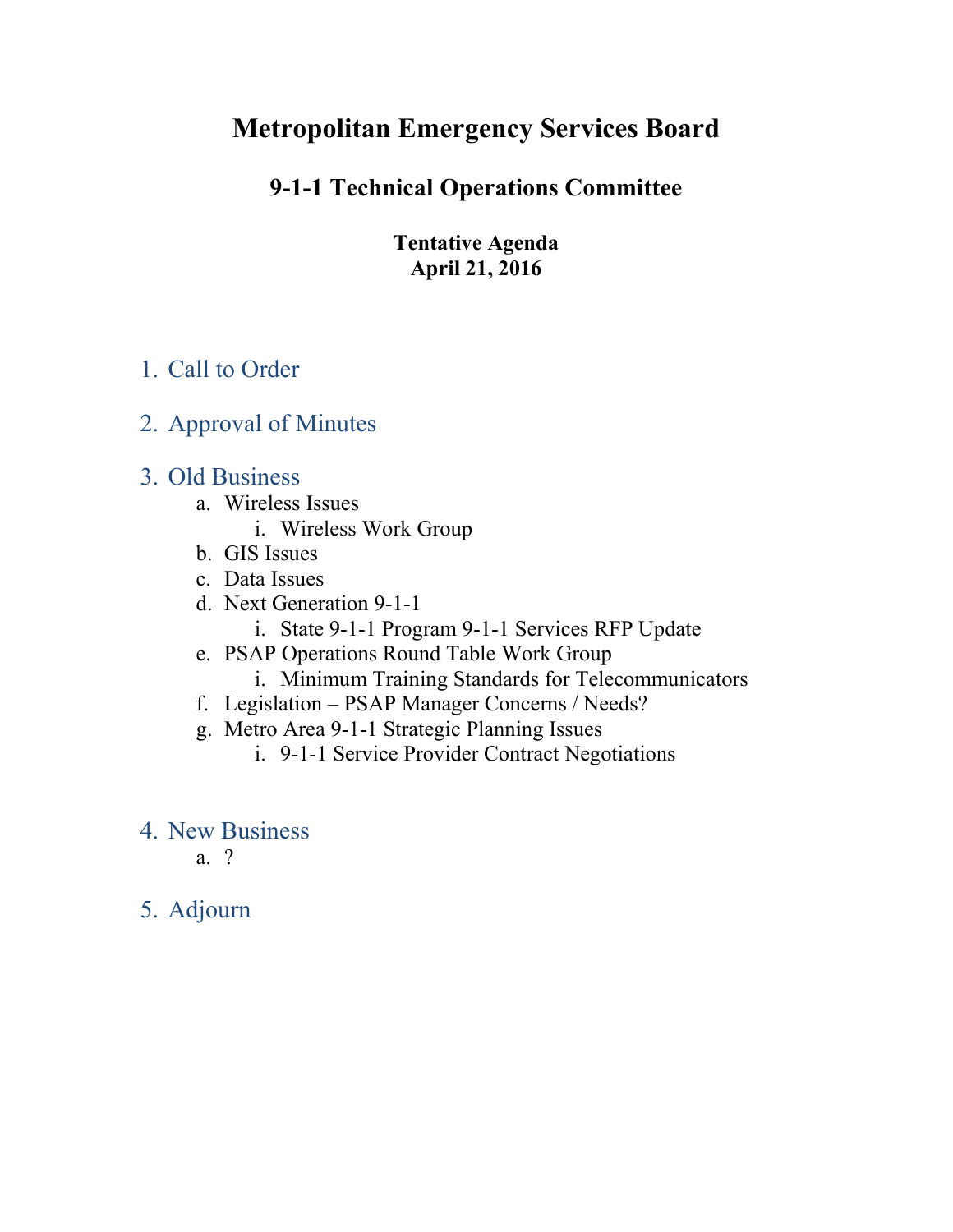#### **Metropolitan Emergency Services Board**

#### **9-1-1 Technical Operations Committee Draft Meeting Minutes March 17, 2016**

#### **Committee Members**

| X                | Nancie Pass, Ramsey (Chair)   | X | Kathy Hughes, Hennepin       |  |  |
|------------------|-------------------------------|---|------------------------------|--|--|
|                  | Bob Dowd, Isanti (Vice-Chair) |   | Lisa Lovering, Isanti        |  |  |
| $\boldsymbol{X}$ | Val Sprynczynatyk, Anoka      | X | Heather Hunt, Minneapolis    |  |  |
|                  | Mike Utecht, Bloomington PD   |   | Dave Pikal, Ramsey           |  |  |
| X                | Tim Walsh, Carver             |   | Ken Dvorak, Scott            |  |  |
| X                | Jon Eckel, Chisago            |   | Darlene Pankonie, Washington |  |  |
| X                | Diane Lind, Dakota            |   | Doug Anschutz, Washington    |  |  |
|                  | Rose Kruchten, Dakota         |   |                              |  |  |

#### **Alternates**

| Susan Bowler, Carver         |   | Kyle Blum, Anoka                 |
|------------------------------|---|----------------------------------|
| Troy Ruby, Dakota            | X | Christine McPherson, Minneapolis |
| Jeff Schlumpberger, Hennepin |   | Denise O'Leary, Ramsey           |
| Deb Paige, Carver            |   | Bob Shogren, Isanti              |
|                              |   |                                  |

#### **Others Attending**

Pete Eggimann, MESB Dawn Evangelist, CenturyLink<br>Martha Ziese, MESB Matthew Hoffer, CenturyLink Gordy Chinander, MESB Marcia Broman, MESB Jill Rohret, MESB Scott Wosje, Northland Business

Matthew Hoffer, CenturyLink Jeff Lessard, U of M Lauren Petersen, MAC Victoria Peckman, AHEMS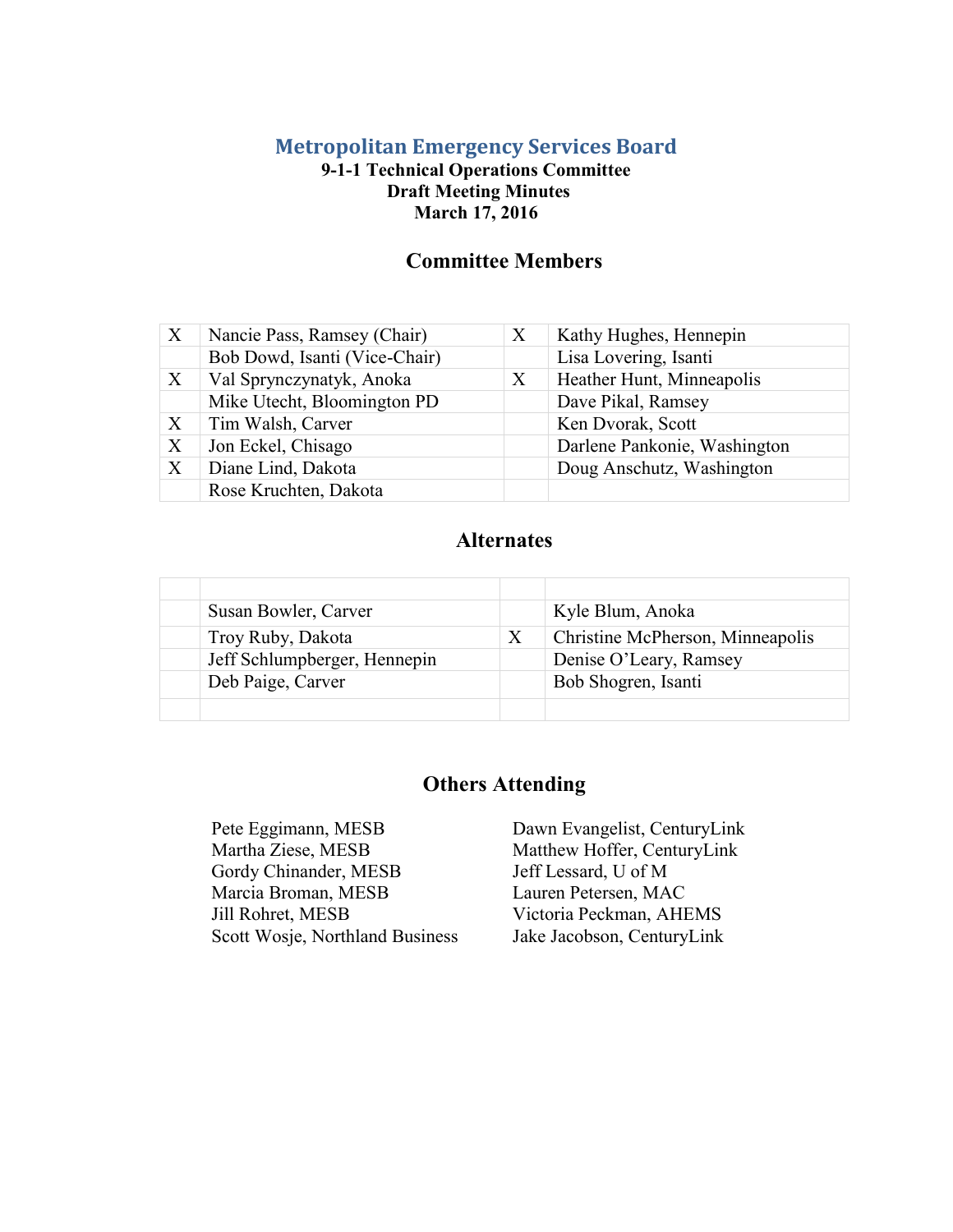#### **1. Call to Order**

Nancie Pass called the meeting to order at 10:04

#### **2. Approval of Minutes**

*Motion to approve the draft February 18, 2016 Minutes (Lind/Eckel) Approved.* 

## 3. **Old Business**

#### **a. Wireless Issues – Gordy Chinander (see written report)**

A written report on the MESB activities regarding wireless was provided in the meeting packet.

Training for PSAP Managers, Coordinators, and others involve in the wireless routing decision process will begin soon. Registration to participate in the training is supposed to open up on Monday, March 21, and remain open until March 28.

Gordy let the committee know that the wireless tower sectors in the database that had "provisional" routing have now been cleaned up. Gordy asked that any PSAP that receives a wireless call from now on where the ALI displays "PROVISIONAL" should report that to the MESB for investigation.

The committee members were asked to share if their PSAP had experienced any issues with wireless 9-1-1 calls in the past month. Jon reported that Verizon had begun offering their version of Wi-Fi calling, which requires the user to provide a service address the first time they use the service. The user is advised to update the service address as necessary, if they move to a different location. Once an address is entered into the phone by the user, that entry screen does not automatically come up again. The user will need to search for it in the phone settings in order to make a change. 9-1-1 calls that complete over the Wi-Fi connection, when regular cell service is not available, will route to the PSAP serving the address the user provided, regardless of where the caller is actually located. If cell service is available, 9-1-1 calls should complete over the wireless network even if Wi-Fi is also available. Those calls should route correctly. Christine reported that Sprint is offering a similar service with I-Phones.

#### **i. Creation of a Wireless Work Group**

The new Wireless Work Group being formed currently has nine members who have asked to participate. Gordy has sent out a poll to identify the best date/time for the work group to get together.

#### **b. GIS Update – Marcia Broman (see written report)**

Marcia advised the committee that the MESB is continuing to work with the PSAPs that remain to have their MSAG data updated to match postal standard abbreviations. Because of the number of records potentially involved, Marcia wants to get Minneapolis scheduled first, and then will work with Carver, Scott, Edina, Bloomington, U of M, and White Bear Lake to get them done by the end of the year.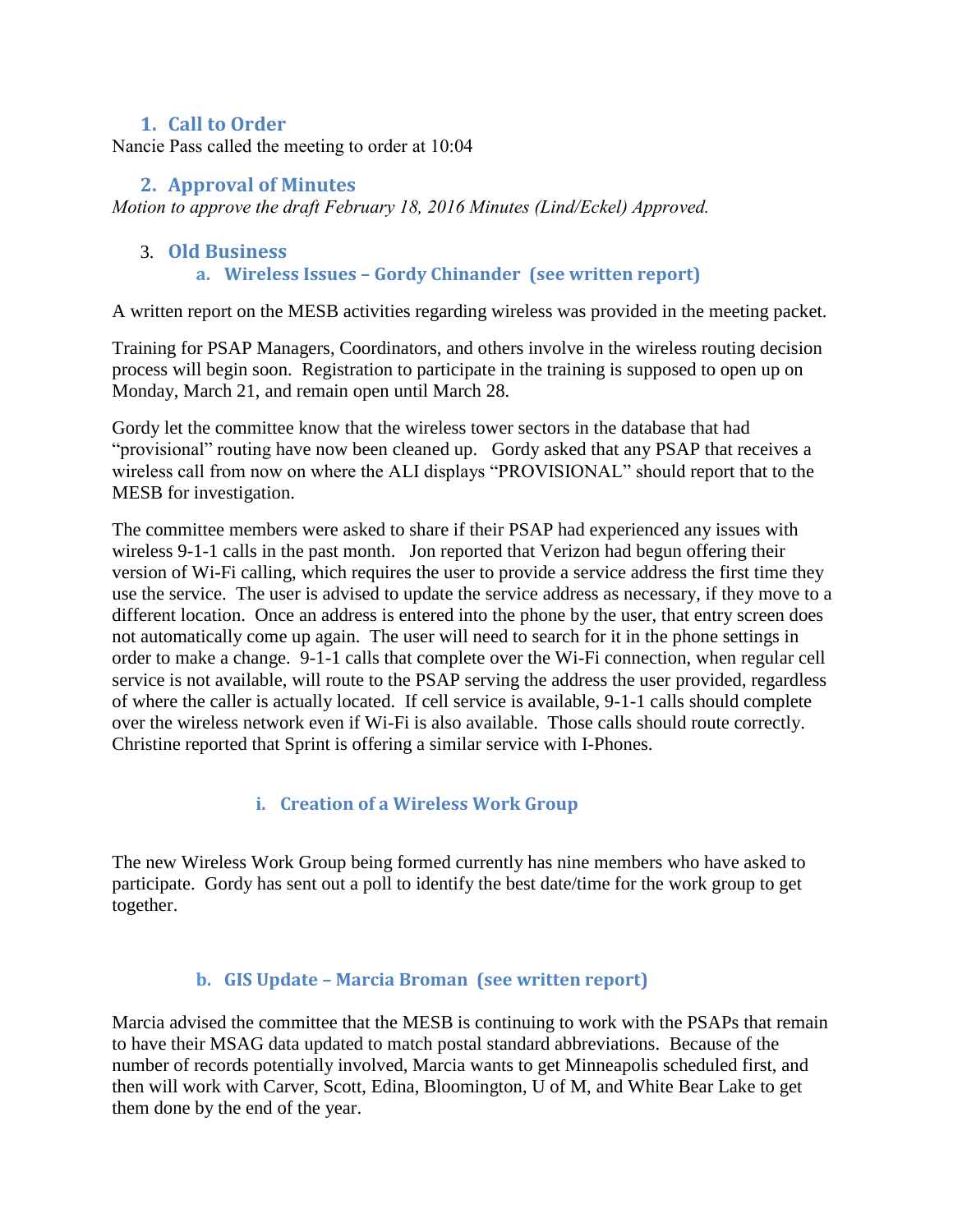The state, with the assistance of the MESB, has prepared draft standards for NG9-1-1 GIS Road Centerlines. Information regarding the standards will be sent to the PSAPs and county GIS contacts across the state. She said the PSAPs should get an email next week which will include a review form so that feedback regarding the draft standard can be sent back to the state, and the draft updated to reflect the feedback.

Marcia asked committee members if any of them experienced any GIS or Data issues since the last meeting that they wanted the committee to be aware of. *(None were reported)*

#### **c. Data Update – Marcia Broman (see written report)**

A written report on the MESB activities regarding ALI data was provided in the meeting packet. None of the committee members had any new data issues to discuss with the group.

#### **d. Next Generation i. State RFP Update – Dana Wahlberg**

No contract negotiations have begun yet. The Department of Admin is finishing the final pricing comparison so it can be scored.

Dana told the committee that all three respondents to the RFP had included an interim SMS Text-to-911 solution that would support the three PSAP interface options, 1) integrated with the PSAP 9-1-1 call answering application, 2) a web browser- based interface separate from the 9- 1-1 answering application, and 3) an SMS Text to TTY conversion that would utilize the PSAP's existing TTY interface. Jon raised a concern about using the web browser-based interface with anything connected to the 9-1-1 answering application because of concerns about threats on the Internet. Dana does not believe that using the web browser-based interface has any connection to the Internet. The text messages would still be delivered over dedicated 9-1-1 network connections, not the Internet. The messages are just formatted to utilize a standard web browser window and controls as the display interface at the PSAP. The goal for the interim SMS Text-to-911 deployment is to have at least one PSAP in region in the state that can accept the text messages on behalf of all of the PSAPs in that region temporarily until the rest of the PSAPs can be deployed.

Scott Wosje asked if the text messages would need to be logged or recorded. It is believed that the rules requiring PSAPs to record voice calls would also apply to text messages.

#### **e. PSAP Operations Roundtable - Victoria Peckman**

Minutes from the last meeting were distributed to the committee and will be posted with the other 9-1-1 TOC meeting packet materials on the MESB web site. Victoria attended the minimum training standard work group meeting. She reported that the group was making good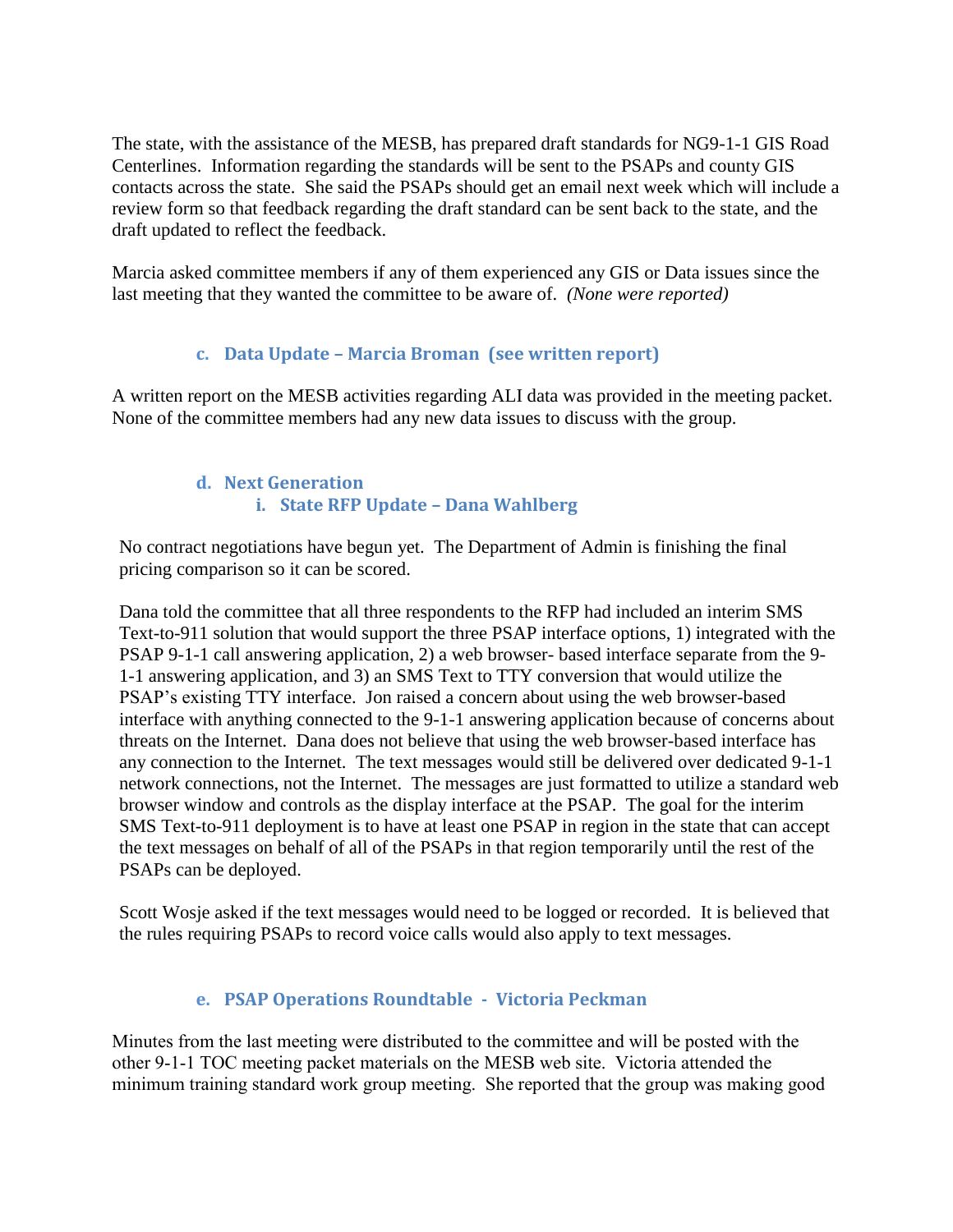progress and thought that it would take at least one more meeting before they would have draft results that could be shared.

#### **f. Legislation – Jill Rohret**

Jill told the committee that the legislative session began last week. The sales tax exemption for joint powers organizations bill is still being considered, and the MESB lobbyist is actively working in support of that bill. Jill also reported that several of the legislators have announced that they won't be running again next fall. That will mean we will have to reach out to new members coming in next year to help them understand what the MESB does and what our members need to support public safety communications and EMS activity in the metro area.

#### **g. Metro Area 9-1-1 Strategic Planning Initiative – Pete Eggimann i. Issues and Needs Analysis Report (copy provided)**

Pete walked the committee members through the final report prepared for the MESB by PSC Alliance based on the input they received from the metro area PSAP managers. Four broad areas were identified as being common concerns to many, if not all, of the PSAPs:

**Employee** – staffing levels, recruitment, and retention **Training** – keeping training up to date, cost concerns, and standardization **Budget** – PSAP operating expense increases, unknown future costs, and stability of the funding sources (surcharge, general tax base) **Technology** – new capabilities (e.g. text, video, etc.), NG9-1-1 call handling, continuity of operations options

The report indicates that the PSAPs believe and expect the MESB to have a role in addressing these areas of concerns. The report identified these five areas as priorities where the MESB role was critical. - 1) the development of minimum training standards for new telecommunicators, 2) supporting stable and adequate funding for PSAPs, 3) implementation of an interim SMS Text-to-911solution in the metro area, 4) evaluation of potential continuity of operations options for PSAPs made possible by NG9-1-1 technology, and 5) continued support for GIS data development, maintenance, and quality assurance processes necessary to support accurate NG9-1-1 call routing and location identification.

#### **ii. MESB NG9-1-1 Transition 2016-2017 Strategic Plan – Pete Eggimann (copy provided)**

Pete walked the committee members through a very high level strategic plan document that the MESB staff had prepared for the MESB Board members. Over the past couple of years several of the board members have changed, and many of them did not have much background knowledge of what the MESB staff does on a day-to-day basis. It had also been some time since the staff had provided an updated transition vision to the Board on moving from E9-1-1 to a NENA i3-compliant NG9-1-1 system. The report covers the current status,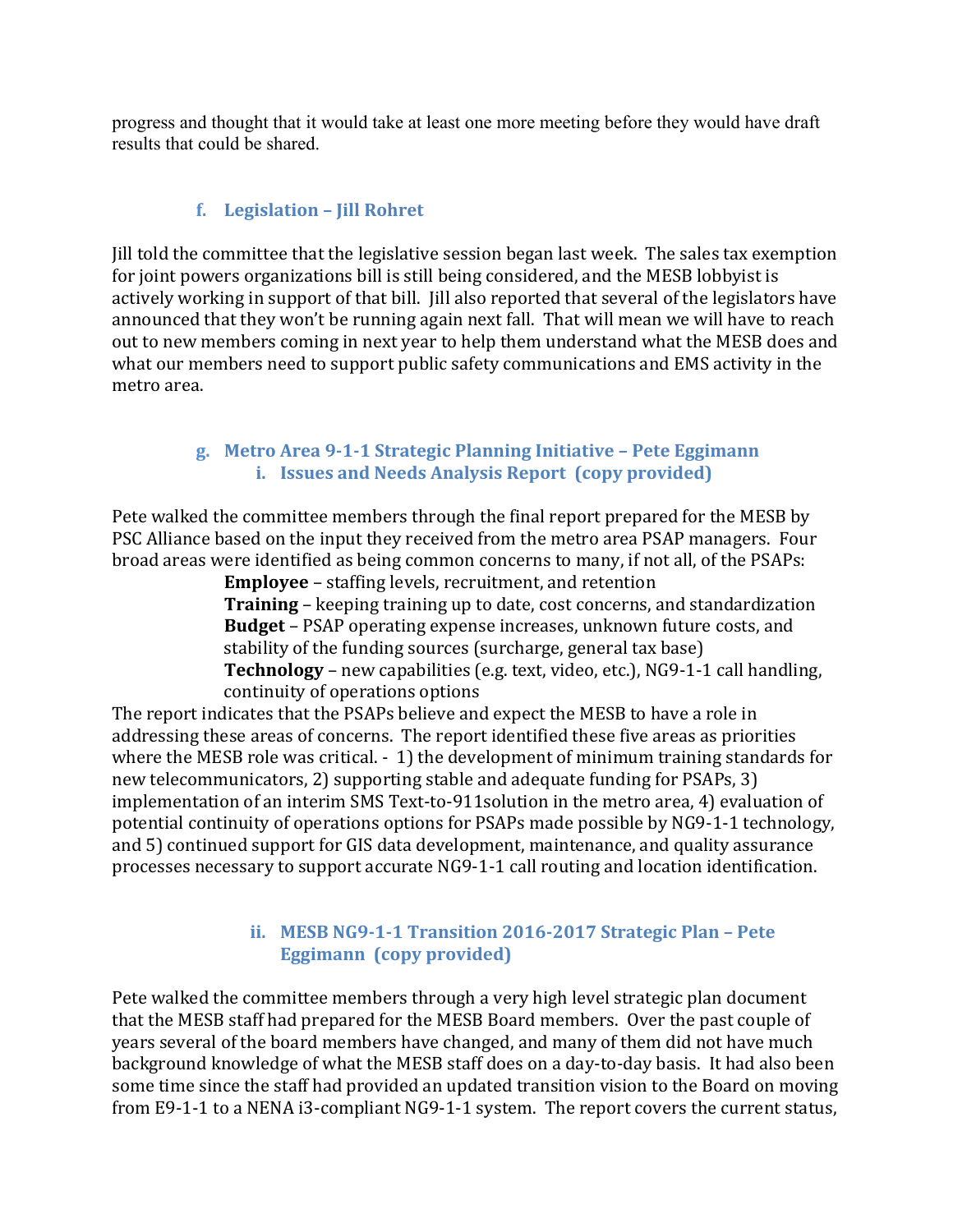progress, and future milestones that the MESB staff have identified under each of the four components that make up NG9-1-1 – regional GIS, enhanced PSAP IP-connectivity, NENA i3 standard compliance, and 9-1-1 system support for multimedia call content.

#### **4. New Business**

#### **a. Committee Member Roundtable**

(Committee members shared what was happening at each of their PSAPs that might be of interest to the group.)

*Call to adjourn (Lind/Hughes)*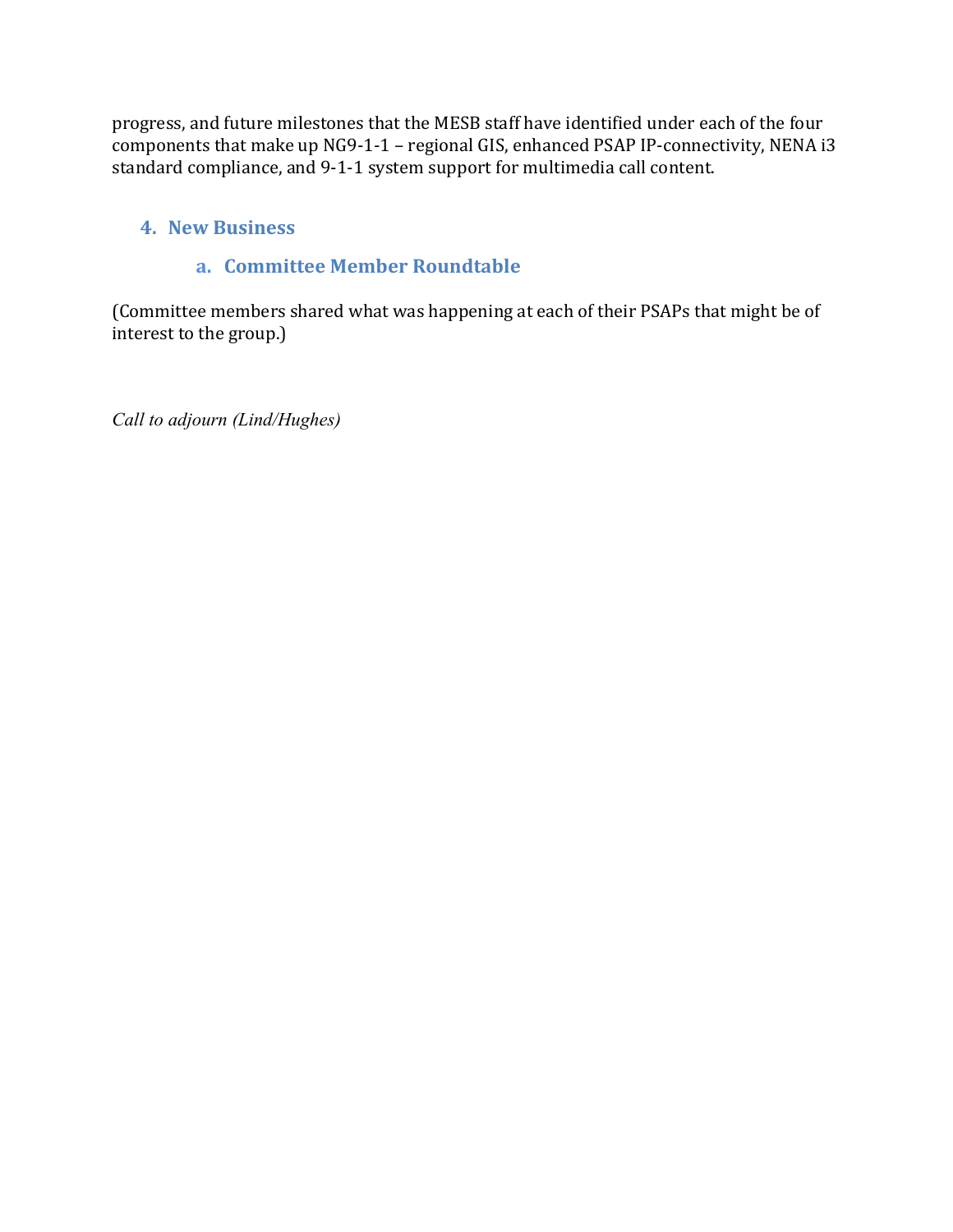Technical Operations Committee *GIS Manager's report – 4/21/2016*

Metropolitan Emergency Services Board

2099 University Avenue St. Paul, MN 55102 Web: www.mn-mesb.org

#### TOPIC

#### **Wireless**

Verizon network upgrade- Verizon is upgrading their network from 3G to 4G in the metro. This requires re-registering their towers. This has increased call testing requests in the metro with some of the requested test calls approaching 50-70 per PSAP a night.

T-Mobile wireless database – T-Mobile database had a couple dozen towers in the metro that had the PSAP abbreviation in the community field instead of the actual community name. This has been correct and did not have any effect on routing of the wireless 9-1-1 calls.

Draft Metro9-1-1 Call Test Request Protocol – The intent of this document is to provide guidelines to the wireless carriers and prevent the unsupportable call testing expectations of the PSAPs. Please review and provide comments

Wireless 9-1-1 Exigent and Call Issue Reporting Protocol- This document provides the correct contact information and process needed for Exigent Circumstance (life and death) and non-exigent circumstance issues (call mis-routes, call quality, etc).

State Wireless Emergency Routing Maintenance (WERM)- All PSAP wireless contacts that requested access to WERM have been processed. Training for WERM will begin the week of May  $2<sup>nd</sup>$  (information has been sent to registered WERM users)

MESB PSAP wireless workgroup- Met on March  $28<sup>th</sup>$  at the MESB office. The workgroup was small but everyone who attended participated actively. The group covered numerous issues and good information was exchanged. There was a lot of interest from PSAPs that were not there but wanted more information. A email was sent out on Friday with information from the meeting and a wireless survey covering the topics at the meeting to get everyone's information and comments on wireless issues.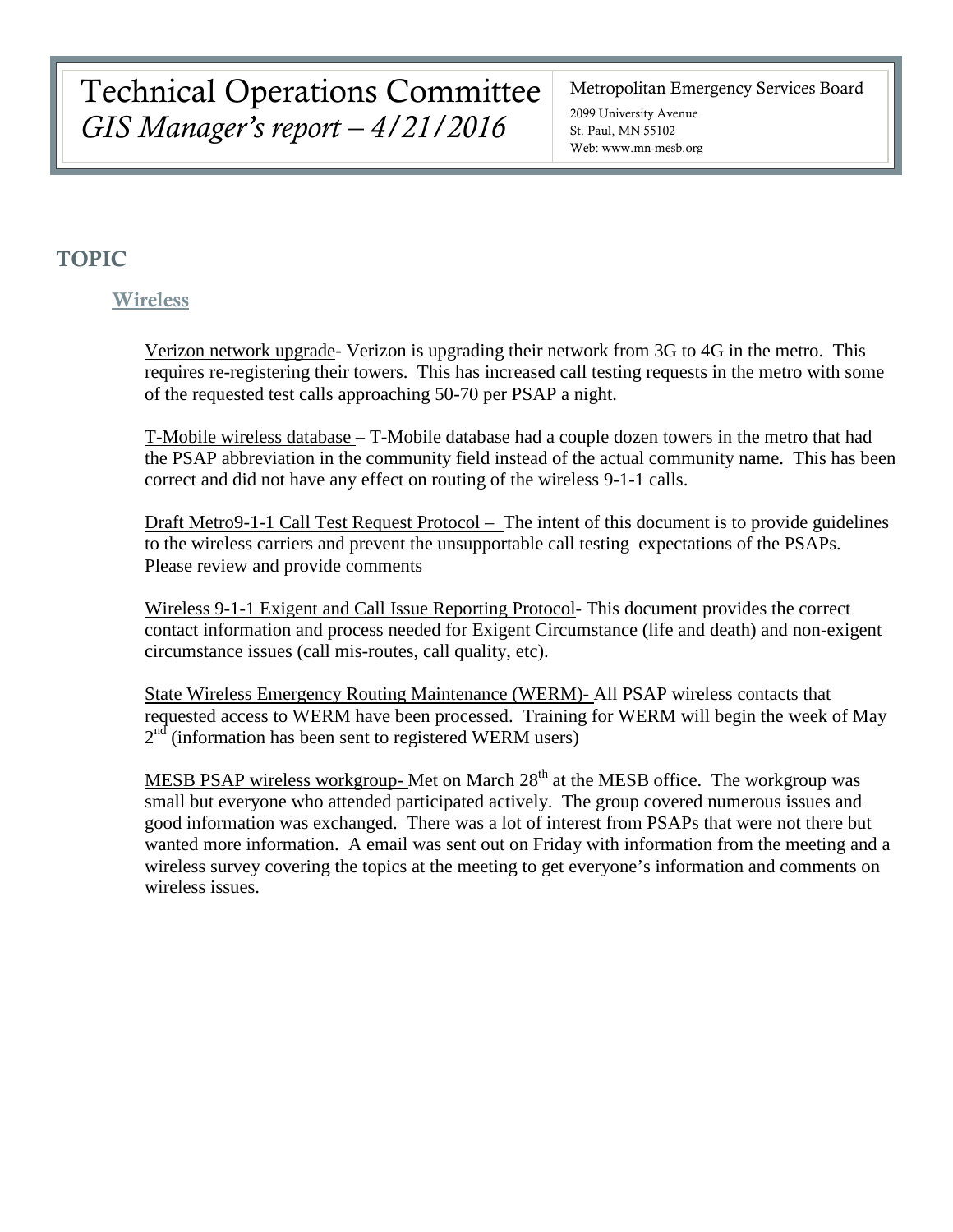## Metro Area PSAP Wireless Carrier Call Testing Requirements - 2016

The upsurge of new wireless network technology has placed a greater demand on local PSAPs to coordinate and participate in call testing with wireless carriers. Recent call testing requests from wireless carriers have approached the level of 50-100+ calls per day to a PSAP, which is insupportable for many PSAPs.

This document will outline the 9-1-1 call testing best practices for the PSAPs in the Twin Cities metro area represented by the MESB.

All 9-1-1 cellular/wireless call testing requests for the nine-county metro area PSAPs must:

- 1. Submit the request to the MESB at least 48 hours before call testing is scheduled to begin. Requests and tentative testing schedules should be submitted to both:
	- Pete Eggimann [peggimann@mn-mesb.org](mailto:peggimann@mn-mesb.org)
	- Gordon Chinander [gchinander@mn-mesb.org](mailto:gchinander@mn-mesb.org)
- 2. The MESB will coordinate with the metro PSAP managers once the carrier has provided a proposed testing schedule to gain concurrence from the PSAP managers
- 3. The number of test calls scheduled per PSAP should not exceed 25 calls per day unless approved by the PSAP manager in advance
- 4. Test calls shall be made between the hours 0930-1500 or in the maintenance window of 0300- 0600, with the PSAP manager's concurrence before testing begins.
- 5. When the first test call to a PSAP is placed, the test caller shall confirm with the PSAP that the scheduled call testing is still approved or if needs to be rescheduled. (rescheduling will be coordinated by the MESB)
- 6. The PSAP has the authority to cancel call testing at any time if PSAP resources are required to respond to emergency responders or 911 calls.
- 7. Any issues with the metro area 911 system that are identified during the carrier testing should be reported to CenturyLink 911 Repair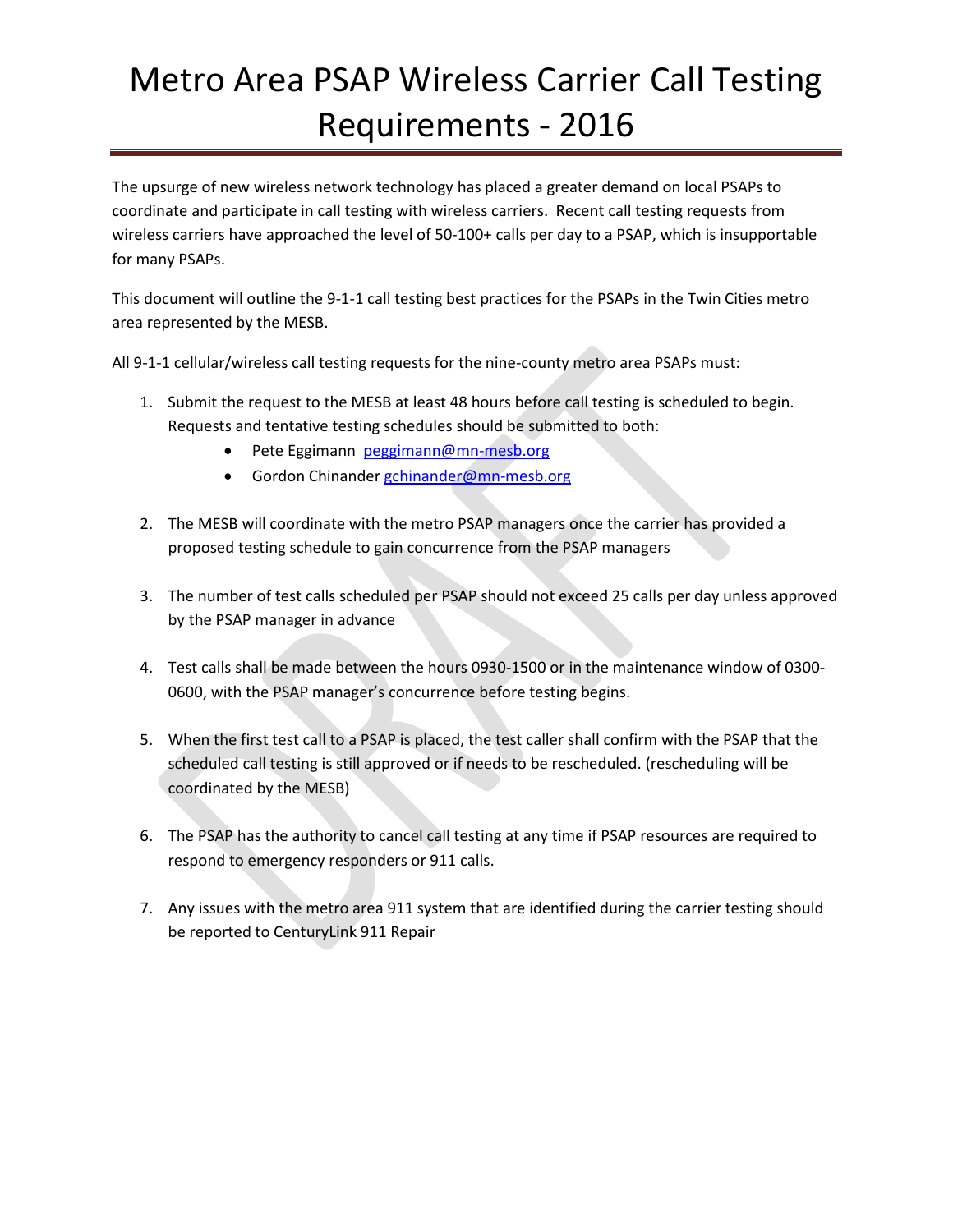## **Wireless Call Issue Reporting Protocol**

## **Exigent Circumstances (Life or Death Circumstances only)**

**Follow instructions below for each specific carrier**

## **AT&T Mobility**

- 1. Call (800) 635-6840 **Option 4**
- 2. Verbally explain issue
- 3. NO FORMS required

### **Sprint**

- 1. Contact Sprint Corporate Security (800) 877-7330 **Option 1**
- 2. Explain scenario
- 3. Sprint will fax exigent form to PSAP to complete
- 4. Submit back to Sprint (use fax number on form)

## **T-Mobile**

- 1. Contact T-Mobile (877) 653-7911
- 2. Explain scenario
- 3. T-Mobile will fax exigent form to PSAP to complete
- 4. Submit back to T-Mobile (use fax number on form)

#### **Verizon**

- 1. Contact Verizon (800) 451-5242 **Option 9**
- 2. Explain scenario
- 3. Verizon will fax correct form to PSAP to complete
- 4. Submit back to Verizon (use fax number on form)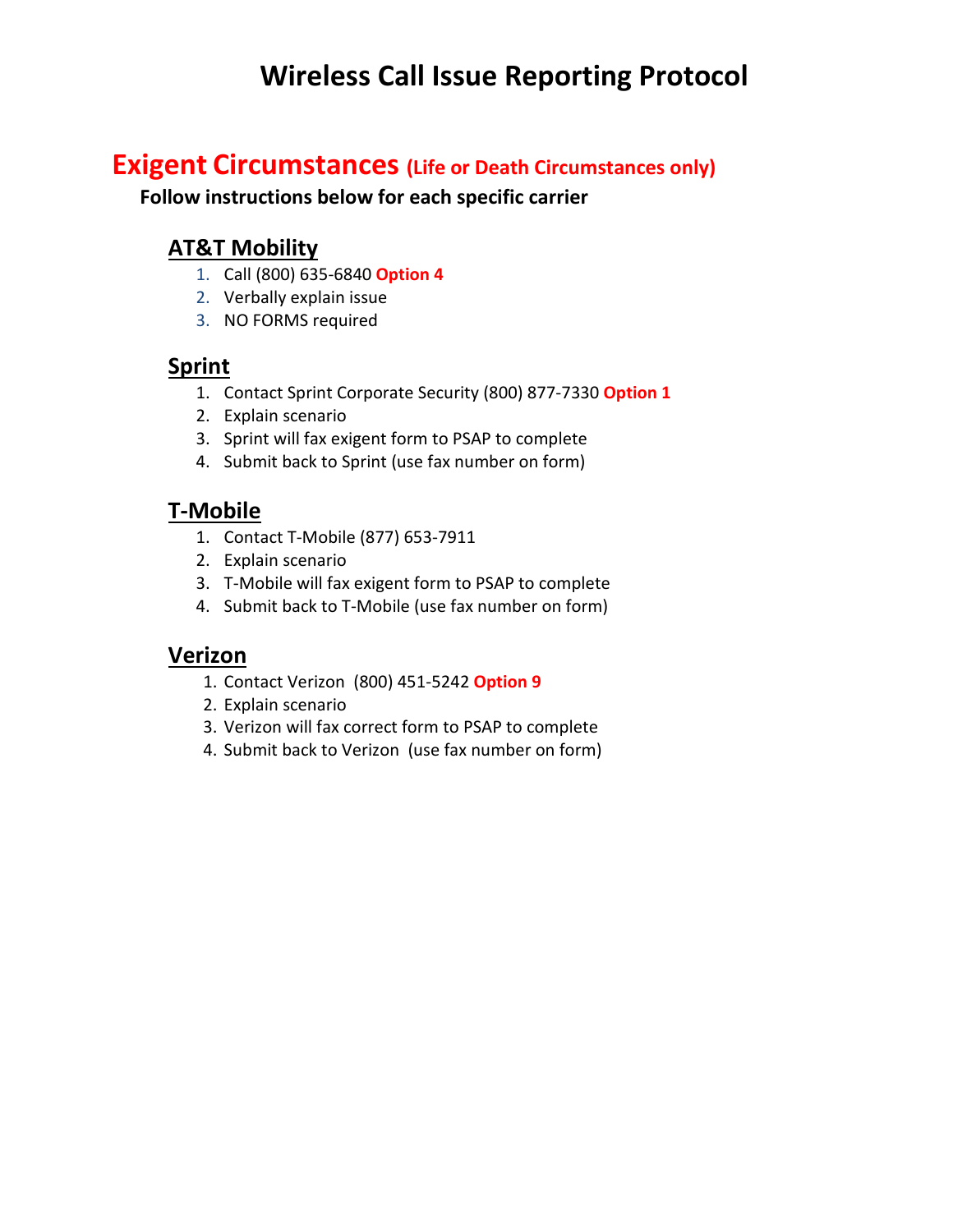## Technical Operations Committee *9-1-1 Database Update – 04/21/2016 (including GIS this month)*

Metropolitan Emergency Services Board

2099 University Avenue St. Paul, MN 55102 Web: www.mn-mesb.org

- 1. MSAG/GIS Synchronization Project work continues throughout the metro area with most PSAP areas actively involved.
	- a. Attached is a high-level summary of the data synchronization activity by PSAP that is currently underway in the metro area.
	- b. Highlights:
		- i. Carver County is continuing to work on resolving their ALI geocoding errors.
		- ii. Chisago County is working on the results of their centerline-generated MSAG to ALI MSAG comparison.
		- iii. Dakota and Ramsey Counties are reviewing addresses with ESN assignment differences (i.e. across 4 methods: MSAG-assigned ESN, centerline attribute ESN, address point ESN, and centerline geocoded (point-in-polygon) ESN).
		- iv. Hennepin Co Sheriff's Office PSAP is continuing to resolve their ALI geocoding errors.
		- v. Minnetonka cut to their new Logis (Tritech) CAD system on 3/30/16.
		- vi. Washington County is working on finishing up their street name validation errors.
		- vii. MECC is conducting a test in advance of scheduling their MSAG postalization. Once this is set, the remaining PSAPs that haven't postalized their MSAGs will be asked to do so (Bloomington, Carver Co., Edina, Scott Co., U of M, White Bear Lake).
		- viii. Isanti County centerline migration to MRCC format is in progress and ALI geocoding errors will be presented to the PSAP for resolution this week.
			- ix. Anoka County recently provided updated ESZ boundaries due to changes in their fire agencies. MESB is assisting in clarifying ESN/MSAG adjustments necessary.
			- x. MESB recently received new GIS data from Scott County and is in the process of re-running ALI geocoding and producing new error reports.
- 2. DPS/MnGeo and MESB will be working with the metro county GIS managers and MetroGIS to review and evaluate NG911 Address Point Data Standards, similar to what was done with the State's NG911 GIS Road Centerline standards.
- 3. 2nd Quarter 2016 MSAGs have been distributed to the PSAPs.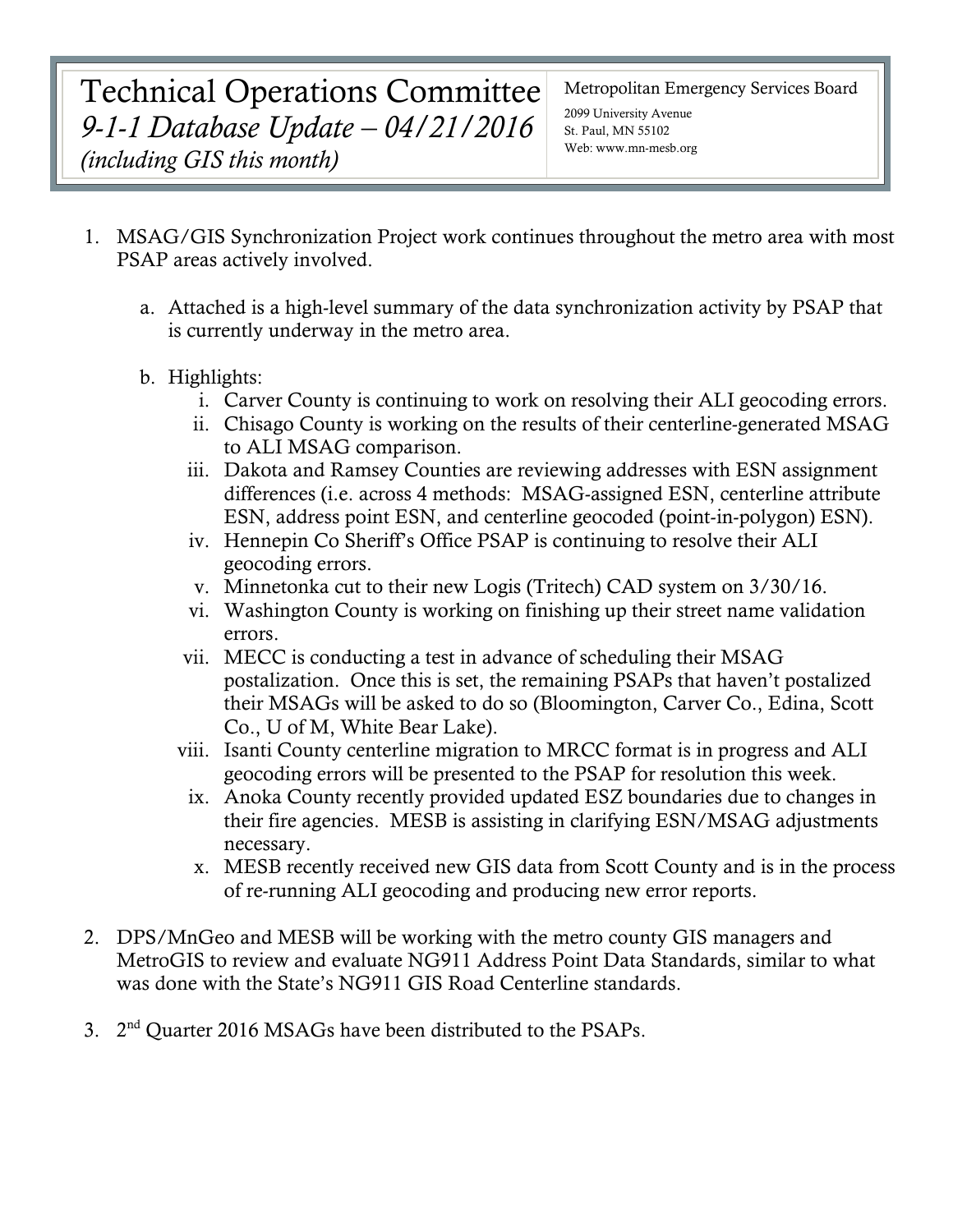| Summary of MSAG/GIS Data Synchronization Activity (as of April 12, 2016) |                    |                                 |                                   |                        |                           |                          |                 |                |  |  |  |  |
|--------------------------------------------------------------------------|--------------------|---------------------------------|-----------------------------------|------------------------|---------------------------|--------------------------|-----------------|----------------|--|--|--|--|
|                                                                          |                    |                                 |                                   |                        |                           |                          |                 |                |  |  |  |  |
|                                                                          | <b>Phase A</b>     | <b>Phase B</b>                  | <b>Phase C</b>                    | <b>Phase D</b>         | <b>Phase E</b>            | <b>Phase F</b>           | <b>Phase G</b>  | <b>Phase H</b> |  |  |  |  |
| <b>PSAP</b>                                                              | ESZ<br>Validations | Response<br>Area<br>Validations | <b>Street Name</b><br>Validations | Address<br>Validations | Centerline<br>Validations | Postalize<br><b>MSAG</b> | <b>GIS MSAG</b> | Integration    |  |  |  |  |
| Airport                                                                  | active             | na                              | complete                          | active                 | not started               | complete                 | not started     | not started    |  |  |  |  |
| Anoka                                                                    | complete           | active                          | complete                          | active                 | active                    | complete                 | active          | not started    |  |  |  |  |
| Bloomington                                                              | active             | na                              | active                            | not started            | not started               | not started              | not started     | not started    |  |  |  |  |
| Carver                                                                   | complete           | complete                        | complete                          | active                 | not started               | not started              | not started     | not started    |  |  |  |  |
| Chisago                                                                  | active             | not started                     | complete                          | complete               | complete                  | complete                 | active          | not started    |  |  |  |  |
| Dakota                                                                   | complete           | complete                        | complete                          | active                 | complete                  | complete                 | not started     | not started    |  |  |  |  |
| <b>Eden Prairie</b>                                                      | complete           | na                              | active                            | active                 | not started               | complete                 | not started     | not started    |  |  |  |  |
| Edina                                                                    | active             | active                          | complete                          | not started            | not started               | not started              | not started     | not started    |  |  |  |  |
| Ft Snelling/Airbase                                                      | not started        | not started                     | na                                | na                     | not started               | complete                 | not started     | not started    |  |  |  |  |
| Hennepin Sheriff                                                         | active             | not started                     | complete                          | active                 | not started               | complete                 | not started     | not started    |  |  |  |  |
| Hopkins (closed)                                                         | complete           | na                              | complete                          | complete               | na                        | na                       | na              | na             |  |  |  |  |
| Isanti                                                                   | complete           | not started                     | complete                          | active                 | active                    | complete                 | not started     | not started    |  |  |  |  |
| Minneapolis                                                              | active             | not started                     | active                            | not started            | not started               | not started              | not started     | not started    |  |  |  |  |
| Minnetonka                                                               | complete           | complete                        | complete                          | complete               | not started               | complete                 | not started     | not started    |  |  |  |  |
| Ramsey                                                                   | complete           | active                          | complete                          | active                 | complete                  | complete                 | not started     | not started    |  |  |  |  |
| Richfield (closed)                                                       | complete           | na                              | complete                          | complete               | na                        | na                       | na              | na             |  |  |  |  |
| Scott                                                                    | complete           | active                          | complete                          | active                 | not started               | not started              | not started     | not started    |  |  |  |  |
| <b>St Louis Park</b>                                                     | complete           | na                              | complete                          | complete               | complete                  | complete                 | not started     | not started    |  |  |  |  |
| U of M                                                                   | not started        | not started                     | not started                       | not started            | not started               | not started              | not started     | not started    |  |  |  |  |
| Washington                                                               | active             | not started                     | active                            | not started            | not started               | complete                 | not started     | not started    |  |  |  |  |
| <b>White Bear Lake</b>                                                   | complete           | na                              | complete                          | complete               | not started               | not started              | not started     | not started    |  |  |  |  |